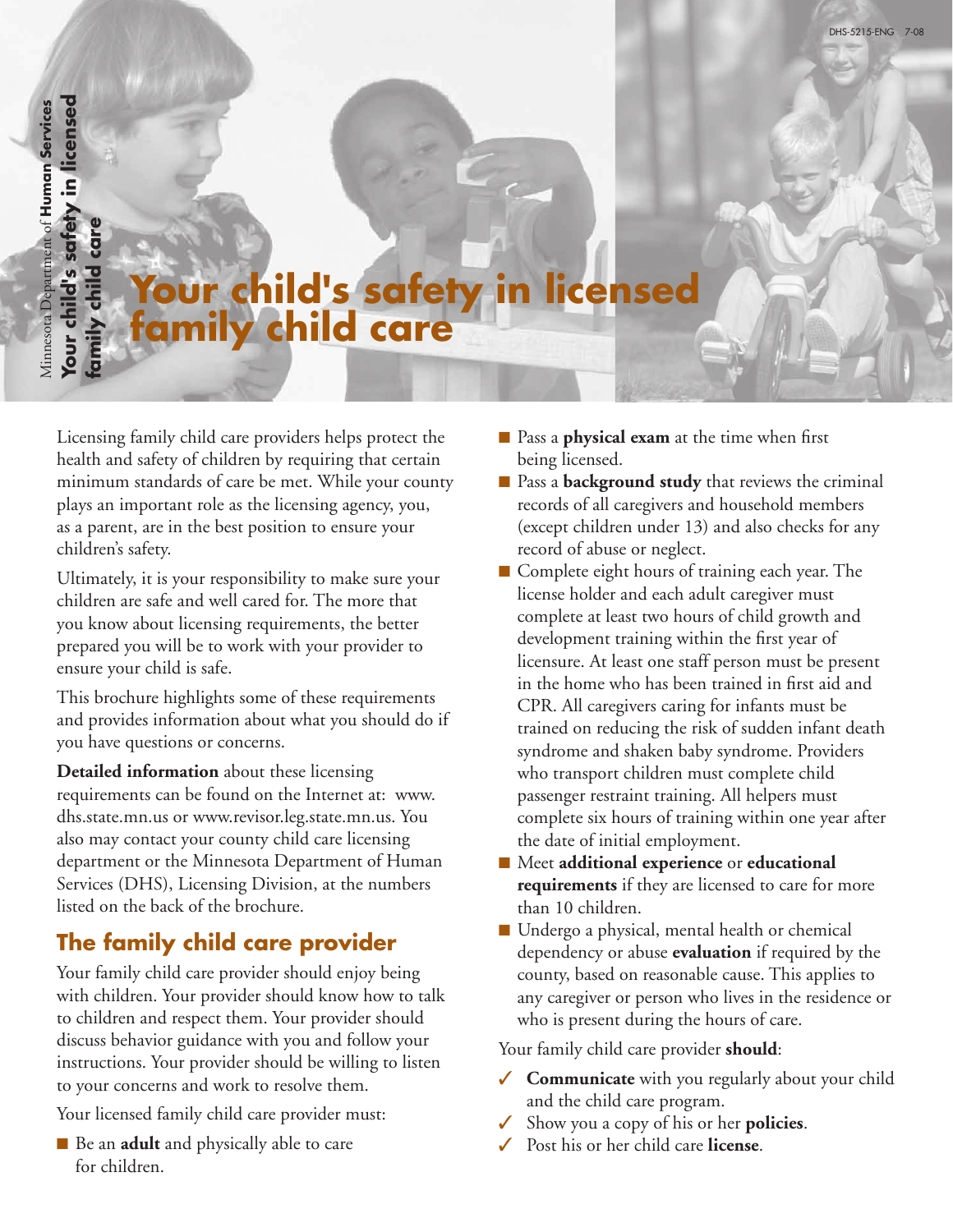- ✓ Post all **correction orders** in a conspicuous for two years.
- ✓ Welcome your **visits** at any time.

## **The family child care home**

Children's health and safety is the basic reason for child care licensing. Licensed family child care is provided in the license holder's residence or someone else's residence where the provider is the primary caregiver. The child care home should be comfortable, safe and inviting.

#### **Safety**

Providers must meet minimum requirements for:

- Amount of indoor and outdoor **space**
- Fire code **inspections** under certain circumstances
- Two means of **escape** from every room
- **Heating, venting** and **temperature**
- Electrical service
- Safety equipment, including smoke detectors and fire extinguishers.

#### **Hazards**

Providers must:

- Make **toxic substances** and **hazardous** materials inaccessible to children.
- Use a crib, portable crib or playpen with a waterproof mattress or pad for each infant and newborn in care. Equipment must meet **crib safety** requirements and have monthly safety inspections.
- Make swimming and wading pools, beaches and other **bodies of water** inaccessible, except during supervised use.
- Use **gates** or **barriers** on stairways when children between the ages of 6 and 18 months are in care. Stairways, decks, balconies and loft areas must meet specific standards.

#### **Health and sanitation**

Providers must:

- Keep the child care home **clean**.
- ■ Meet requirements for **sewage disposal**.
- Keep children in **diapers** clean and dry.
- Follow **sanitary procedures** to reduce the spread of communicable disease, including storage and disposal of diapers and cleaning of diapering areas.
- **Notify parents** immediately when a child has an oral temperature of 101F or higher, is vomiting, has diarrhea or a sudden rash.

■ Have **written permission** from the parent to administer medicines, diapering products, sunscreen and insect repellent.

#### **Emergencies**

Providers must have:

- **Poison control, 911** and other emergency numbers posted by the telephone
- **Phone numbers** of parents and physicians
- A first aid kit
- Arrangements for **substitute care**
- Fire and storm **escape plans**
- Monthly fire and storm **drills**.

#### **Transportation**

The provider must have:

- Completed **child passenger restraint training** before transporting children
- Seat belts, safety seats and weight-appropriate child passenger restraints in accordance with vehicle safety standards
- A valid **driver's license**
- **Written permission** from parents to transport their child.

## **The family child care program**

A good child care program helps children grow in healthy ways and helps their minds develop.

- **Supervision:** A caregiver must be within sight or hearing of an infant, toddler or preschooler at all times so that the caregiver is capable of intervening to protect each child's health and safety. The provider must be available for assistance and care for school-age children.
- **Capacity/ratios/age distribution:** Providers are licensed for a total number of children, age 10 and younger, who are present in the child care home at any one time, including the children of any caregiver. The class of licensure determines the total number of children allowed, number of caregivers required, and restrictions on the total number of children under school age as well as total numbers of infants and toddlers.
- **Behavior guidance:** The provider is required to give each child guidance that helps them develop a positive self-image, self-control and teaches acceptable behavior. Corporal punishment is prohibited. Children must not be punished for toileting accidents.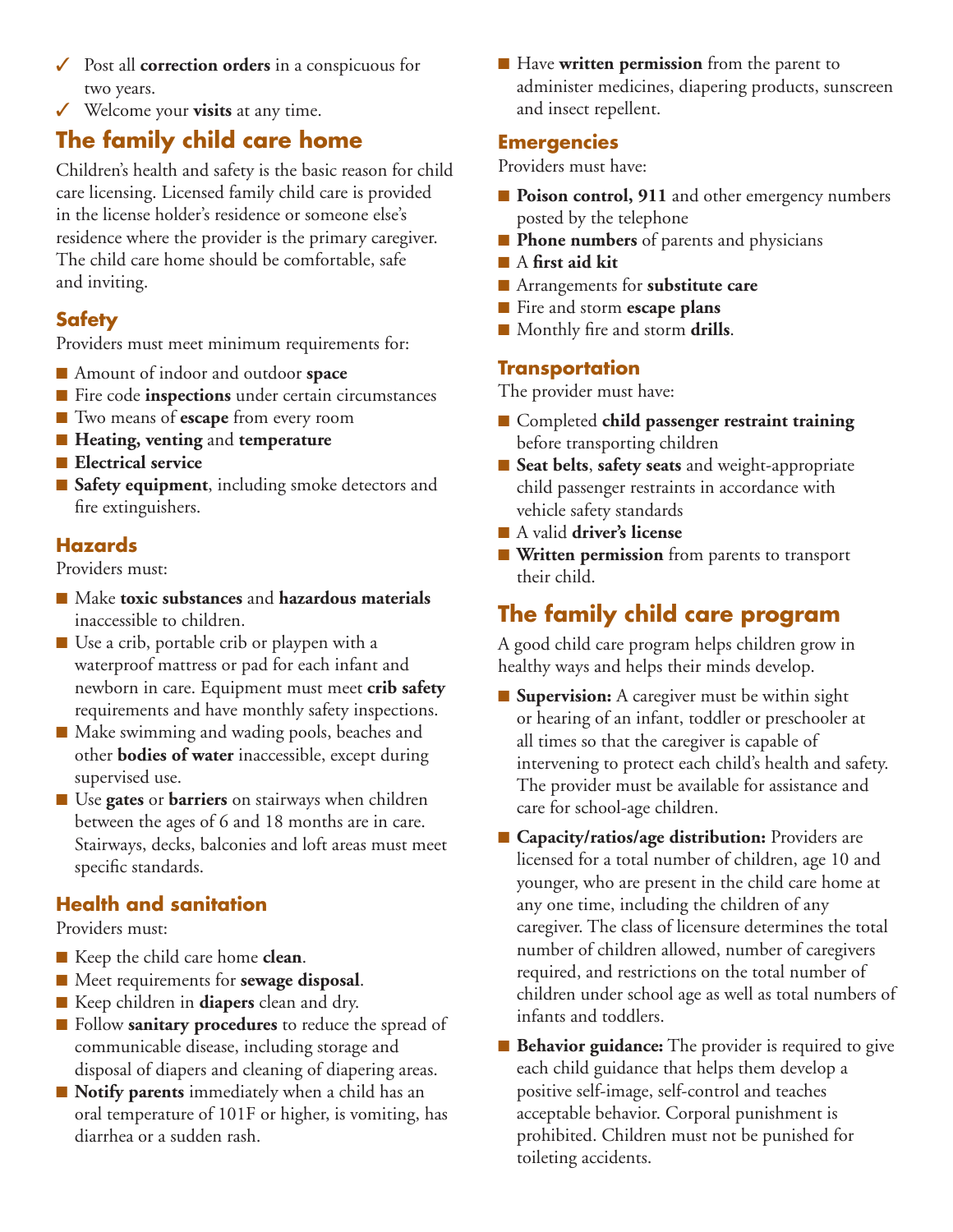- **Activities and equipment:** Child care activities must provide for each child's physical, intellectual, emotional and social development. Activities must be scheduled both indoors and outdoors, be appropriate to each child's developmental stage and age, include active and quiet time, and contain provider-directed and child-initiated activities.
- **Policies:** Providers must make a copy of the licensing rule (Rule 2) and their policies available, including:
	- ✓ Ages and numbers of children in care
	- ✓ Hours and days of operation
	- ✓ Meals and snacks to be served
	- $\checkmark$  Labeling requirements for food brought from the child's home
	- ✓ Sleeping and rest arrangements
	- ✓ Nondiscrimination practices
	- ✓ Care of ill children, disease notification, immunizations, medication permission
	- ✓ Fees
	- ✓ Termination and notice procedures
	- $\checkmark$  Helper and substitute plans
	- ✓ Pets
	- ✓ Insurance coverage
	- ✓ Grievance policy
	- ✓ Alcohol and drug use policy for caregivers
	- ✓ Disclosure to parents if smoking is permitted in the home outside child care hours.
- **Records:** Parents must supply providers with:
	- ✓ Admission and arrangements form
	- $\checkmark$  Special instructions in writing about toilet training, eating, sleeping, napping, allergies and any health problems
	- ✓ Immunization records
	- ✓ Signed written consent to obtain emergency medical care
- ✓ Written permission to transport children
- $\checkmark$  Signed authorization to release the child from care to person(s) authorized by the parent.

#### **As a parent, what is your role as an informed consumer?**

- ✓ Watch for safe practices every time you are at the child care home.
- ✓ Ask your provider about your child's day.
- ✓ Listen to what your child tells you about his/her day.
- ✓ Discuss **any** concerns with your provider immediately.
- ✓ Contact your county licensing agency about unresolved concerns or any questions.

#### **Your questions and concerns**

A county licensor visits family child care providers at license renewal time — every one to two years — to determine whether providers are meeting the licensing requirements. Licensors also visit to investigate complaints.

Contact your county to report a suspected licensing violation or with questions or concerns about your family child care provider.

When someone contacts the county and requests information about complaints on a provider's record, the substance and investigative findings of a complaint and any action taken as a result of the investigation are public.

You also may contact DHS at (651) 296-3971 for general licensing information, or check DHS' Web site: [www.dhs.state.mn.us](http://www.dhs.state.mn.us). Information about licensed child care providers is available on the DHS Licensing Information Lookup:

[http://licensinglookup.dhs.state.mn.us/](http://www.dhs.state.mn.us)

| <b>Family child care license</b>                       |               |                                                  |                                                                           |
|--------------------------------------------------------|---------------|--------------------------------------------------|---------------------------------------------------------------------------|
| <b>Children</b>                                        | <b>Adults</b> | <b>Under school age</b>                          | Infants, toddlers                                                         |
| 10                                                     |               |                                                  | No more than 3 intants and toddlers of which no more than 2 are infants   |
| <b>Group family child care license</b>                 |               |                                                  |                                                                           |
| 10                                                     |               |                                                  | No more than 3 infants and toddlers, of which no more than 2 are infants  |
|                                                        |               | 10                                               | No more than 2 infants and toddlers, of which mo more than 1 is an infant |
| 14                                                     |               | 10                                               | No more than 4 infants and toddlers, of which no more than 3 are infants  |
|                                                        |               | Specialized infant and toddler family child care |                                                                           |
|                                                        |               |                                                  | No more than 3 infants                                                    |
|                                                        |               |                                                  | No more than 2 infants                                                    |
| Specialized infant and toddler group family child care |               |                                                  |                                                                           |
|                                                        |               |                                                  | No more than 4 infants                                                    |